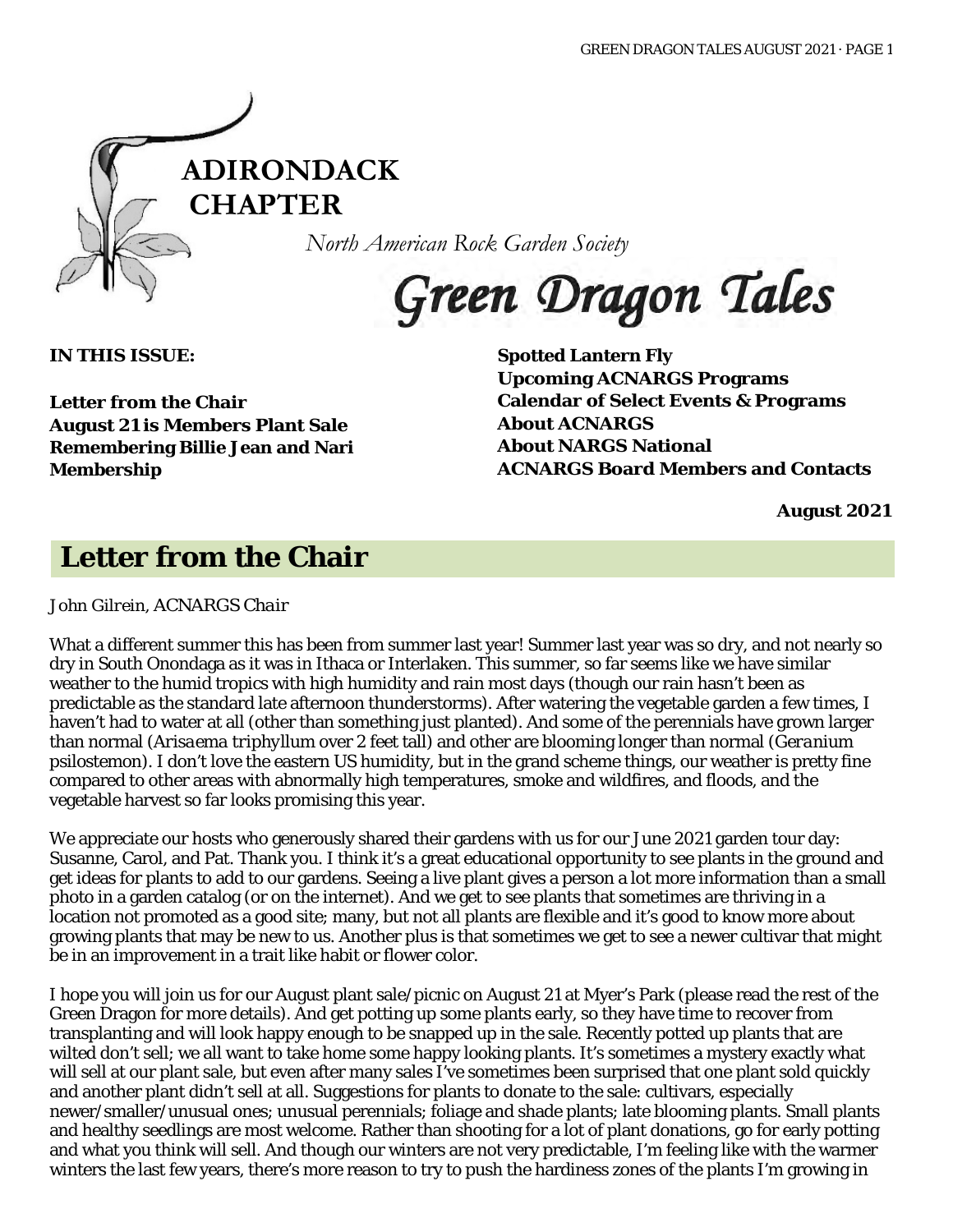the ground. Some of my hardiness pushing successes for last winter (I'm theoretically USDA Zone 5B) are a rosemary plant (the plant lived, some of the top died back), *Sauratum venosum* (voodoo lily), and *Eucomis* sp. (pineapple lily, species unknown). *Sauratum venosum* makes offset corms, so if one wants to be conservative, one could winter over some of it indoors and leave the rest in the ground. For me, it's a real plus to not have to dig up those plants every year and stash them in the basement.

I feel like I could nominate July for pest control month! On days when I'm at home, I spent quite a bit of time collecting Japanese beetles, lily leaf beetles, and snails. A positive note about lily leaf beetles is that parasitoid wasps have been approved in some areas to help control these pests; I know some of these wasps were released on Long Island, NY this year. Many of you know this Japanese beetle control method, if anyone reading does not yet, so much the better. A good way of controlling Japanese beetles is to get a container (a 1 quart yogurt container works well), fill up  $\frac{1}{4}$  or  $\frac{1}{3}$  with water, add a teaspoon or so of dish liquid, and collect the beetles in the container. The beetles tend to drop off their perch when disturbed, so place the container under the leaf/leaves with the beetles, and let them drop into the container. Place the container close to the beetles, as occasionally they will drop and fly away. They will soon perish in the detergent solution. Japanese beetles will eat a huge assortment of different plants; some of their favorites are roses (leaves and flowers), *Hydrangea anomala petiolaris* (climbing hydrangea vine), hollyhocks, grapes, jewelweed (they seem to favor *Impatiens glandulifera*, an Asian species), and raspberries. They seen to favor the more tender, newer growth. If you have the time, checking these plants a few times a day will yield more beetles collected. They must move around during the day … perhaps going for varied diet? I find that picking the beetles off by hand doesn't work as well as collecting in the container; and not everyone likes the feeling of their prickly legs. You'll want to pour out and replace the detergent solution every so often, maybe at intervals of 3 days to a week, as needed. The same process works for the lily leaf beetles, but I usually let them drop into my hand before crushing them.

Hope to see you in August!

## **Members Plant Sale is August 21**

## *Carol Eihler, Plant Sales Chair*

We are almost back to normal times with our annual member only plant sale being held this year on the 3<sup>rd</sup> Saturday of August, that would be August 21, at Myers Park, Lansing, New York.

As far as I'm concerned this is our best plant sale of the year, because we can bring those choice, often one-of-akind, special plants that we are willing to share with others AND at bargain prices. Don't forget this is also a major fundraiser for our Chapter, helping to pay to bring speakers to our meetings (even our Zoom meetings). And of course we will have yet another chance to socialize with each other. (We will be following CDC and NYS protocol which at this time means no masks or social distancing for those who are fully vaccinated). Here are the details.

## **Significant Dates**

#### **August 13:**

We will send out a preliminary list of plants that will be offered. This is the last date to submit what plants you are donating to Carol [\(carolithaca@gmail.com\)](mailto:carolithaca@gmail.com)

## **August 17:**

Advance plant list sent out to members and non-members. If you are not a paid up 2021 member, you can join at the sale.

**August 21: Sale Day Schedule** Set-up begins at Pavilion B at Myers Park, Lansing (see map) 10:30 a.m. Sale begins no earlier than 10:30; if you are bringing plants you need to arrive earlier. 12:30 p.m. Sale concludes (or perhaps earlier). Now it's time for lunch. Bring-your-own bag lunch. 1:30 p.m. Clean-up (if we run ahead of schedule, clean-up and tour will also be earlier) 2:00 p.m. Tour the gardens at Tompkins County Cooperative Extension, 615 Willow Av., Ithaca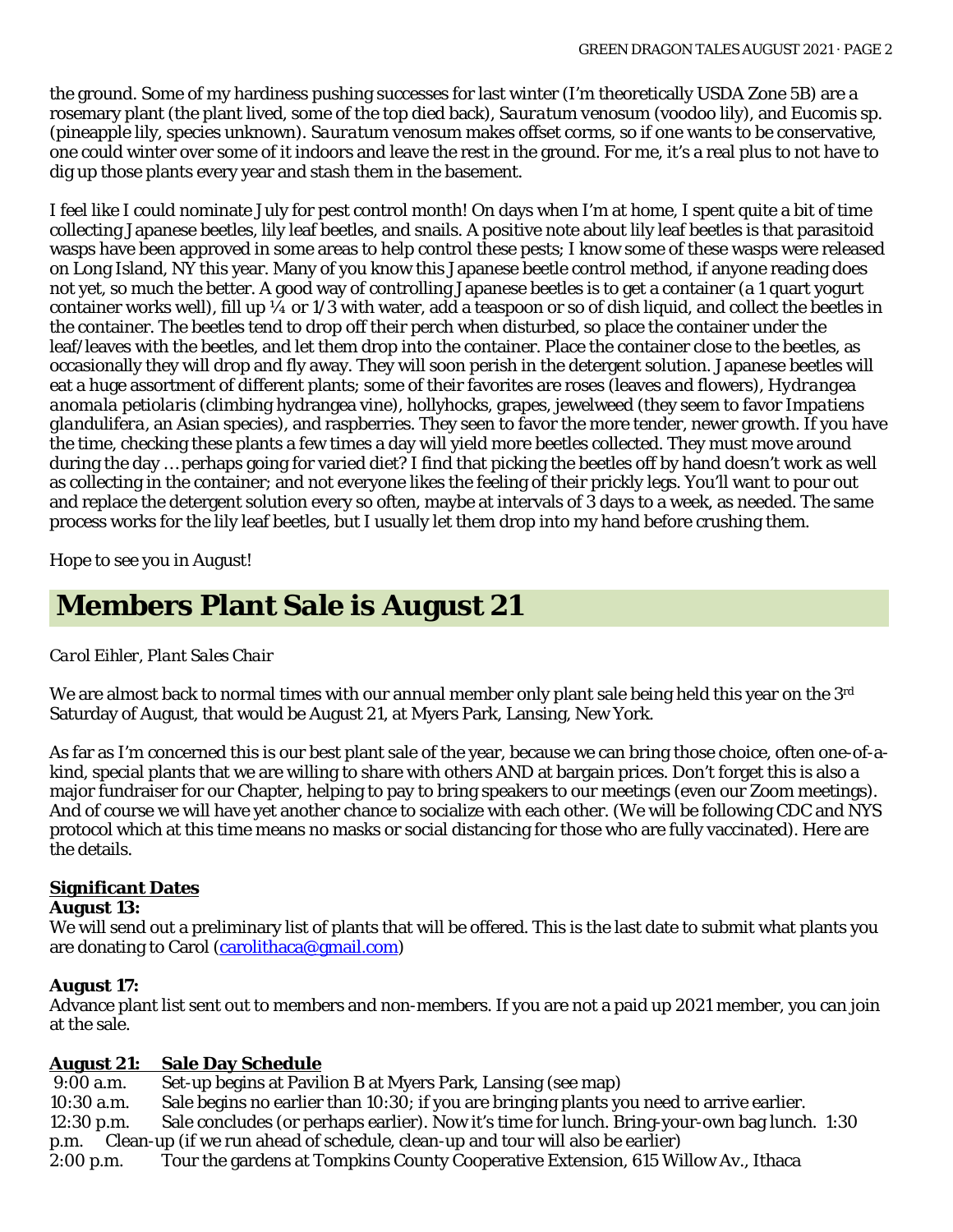The Wurster Memorial Garden at Coop Extension was built and planted in 2000 and 2001 by our Chapter. How many of you have taken the time to visit it? While the garden is spectacular in May and June, there is still much to see and learn. A few faithful members have been tending this garden every year. It serves as a living memorial to the late Al Wurster and to the endurance of our vision of 20 years ago!

## **Donating Plants**

You do not need to donate plants to participate in the sale. We need buyers too! Now is the time, if you haven't already started, to pot up plants for the sale. Remember to bare-root each plant before potting up into a soilless potting mix. Labelin advance please, Latin and common names appreciated. Think about brining plants that you value that are not so common that they are likely to already be in our gardens. Also, while you may be able to bring 20 of something, don't. One or two of something makes it feel all the more special (probably because it is!)

If you are not planning to attend, feel free to donate plants and arrange for a fellow member to bring them. OR drop them off at David Mitchell's downtown Ithaca house, at 402 Esty Street.

## **Advance Plant List**

We will send out a Plant Sale List in advance. This has worked well so we will continue to do this so that you can build your wish list. As Plant Sale Coordinator, Carol Eichler will be compiling the list of plants for sale. We will want to know quantity, Plant name - Latin, Common name, type of plant (that is rock garden/trough, perennial, tree/shrub, non-hardy, houseplant, etc.), and any notes you care to add about the plant. We don't expect this list will be a complete list; there will be late additions.

## **Auction Table**

Of course we will have an auction table where members can place any unusual plants or large specimens for silent bidding. Your number on the sign-in sheet is also your number for the bid table. The bid table is open until last call when the silent auction is closed.

#### **Volunteer: Setting up/Clean-up Day of Sale/Cashier Assistants**

Set-up will begin at 9:00 a.m. At least 4 helpers needed. Please contact Carol [\(carolithaca@gmail.com\)](mailto:carolithaca@gmail.com). Likewise we will need 2-3 people to help with clean-up and 1-2 people to help with cashiering.

We have reserved Pavilion B, which is a large, roofed pavilion. (see map), near the large playground. First, remember to sign-in as your arrive and remember your number as this will be important when numbers are called by group to pick out plants. As you arrive, you will be expected to appropriately place any plants you have brought by Latin name. The tables will be marked alphabetically.

## **Procedure for the Sale**

Once the sale opens, we will open the sale "grab" to a limited number of people at a time, giving priority in the 1st two rounds to those who donated plants or who helped with early set-up. The sale will now start to resemble past years, allowing 1 plant per person in Round 1, 2 plants per person in Round 2, 3 plants in Round 3, after which the sale is open to all for an unlimited number of plants.

We may pause periodically to allow time to talk about special plants and for a mid-sale browsing break. We will take a little time to talk about items on the bid table too and provide the opportunity to ask questions about sale plants. Remember, the sale itself happens quickly.

## **Pricing Simplified**

While it's not a perfect system, we will determine plant price by pot size: 2-inch pot =  $\frac{1}{2}$ , 3-inch pot =  $\frac{1}{2}$ , 3, 4" pot \$4, etc. We will use colored pricing sticks for plants in pots that we feel are under- or over-priced Remember, we will go to half-price at some point, so those \$4 not-so-special plants will then be priced at \$2. There will be pricing charts, pricing sticks, and plant labels on hand.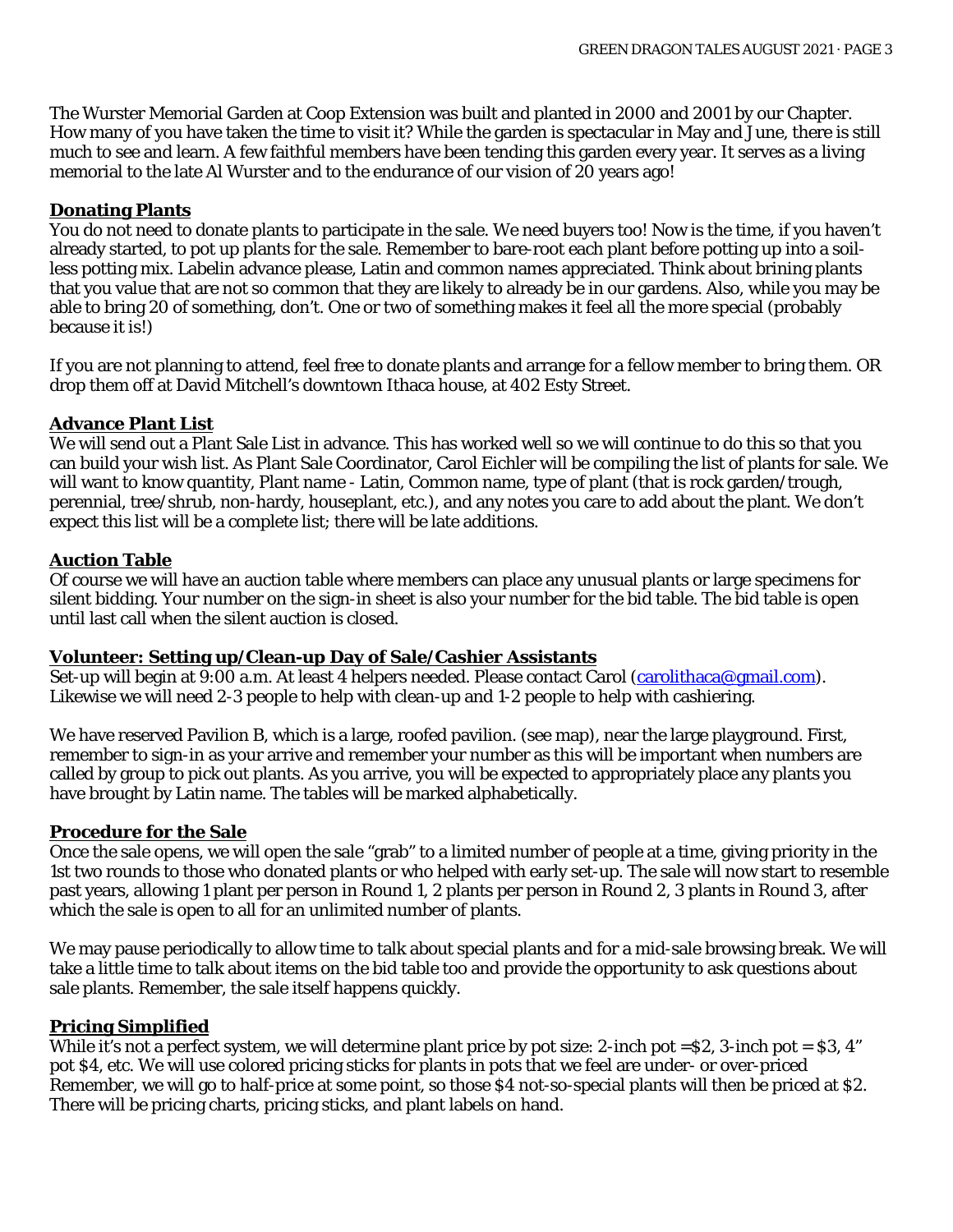#### **After Sale Lunch and Clean-up**

After paying for your plant purchases with the cashier, it's time for lunch! Bring your own lunch, your own water to stay hydrated and a beverage if desired. We will provide snacks and a limited amount of bottled water. Water bottles can be refilled at the Park. We can eat in small groups at the shelter or, if the weather is nice, lunch can be enjoyed outdoors anywhere within the Park.

#### **Garden Tour**

Don't call it a day just yet! Plan to take the time to visit the gardens at Cooperative Extension at 615 Willow Avenue, beyond Stewart Park and Ithaca High School and just off Route 13. Besides our own Wurster Memorial Rock Garden (which our Chapter has continuously maintained for the past 20 years), there is much more to see - a native plants garden, vegetable trial plots, water feature, and other perennial borders surrounding the building and side lot.

It's beyond a doubt a full day. Tiring? Probably! But better yet, happy? Almost certainly!

Sign up for Set up (at 9a.m.), Cashier helper (noon-ish) or Clean-up (at 1:30pm) by contacting Carol, [carolithaca@gmail.com.](mailto:carolithaca@gmail.com) Thanks!

## **Remembering Billie Jean Isbel and Nari Mistry**



Billie Jean Isbell passed away on June 26, 2021 in Santa Fe, NM, and Nari (Nariman) Mistry passed away July 1, 2021 in Ithaca.

Billie Jean was an anthropologist with Cornell, a former Adirondack Chapter Chair, hosted garden tours and a chapter meeting at her home in Brooktondale, and planned one of our

best trips, a trip to Quebec, which included a private garden tour of Frank Cabot's Au Quatre Vents and a stop at Cady's Falls Nursery in Vermont.

Nari Mistry was a physicist at Cornell, a former Adirondack Chapter Program Chair, hosted garden tours at his home, and self-taught watercolor painter.

We have fond memories of their time in the Adirondack Chapter.

For memories of Billie Jean <https://memories.net/timeline/billiejean-isbell-93912> To see Nari's obituary [https://www.legacy.com/us/obituaries/theithacajournal/name/nariman-mistry](https://www.legacy.com/us/obituaries/theithacajournal/name/nariman-mistry-obituary?pid=199315381)[obituary?pid=199315381](https://www.legacy.com/us/obituaries/theithacajournal/name/nariman-mistry-obituary?pid=199315381)

Friends are invited to gather in Nari's gardens 2–4 p.m., Thursday, August 5, 1159 Ellis Hollow Rd, Ithaca.

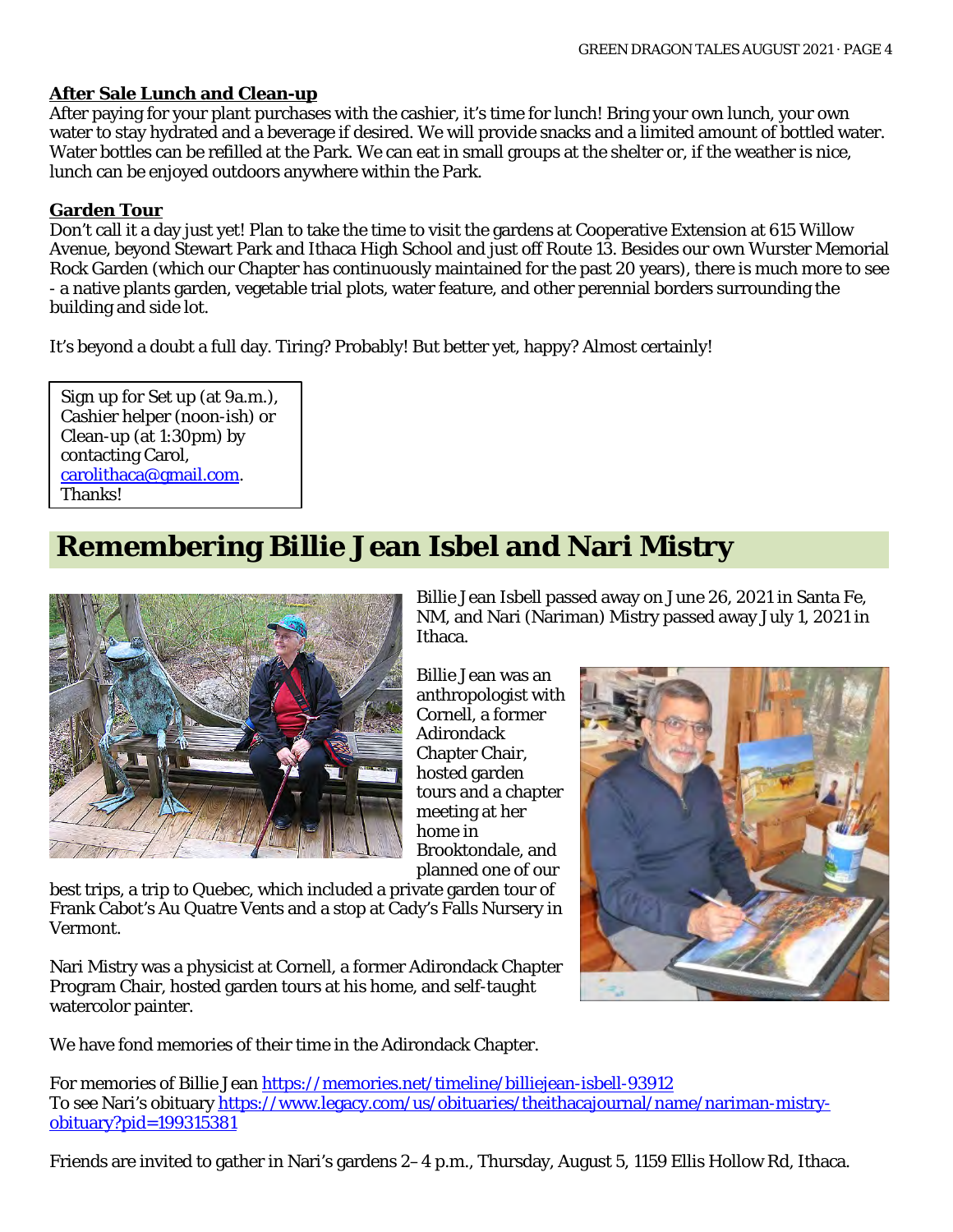## **Wurster Garden Tour on Flock**



A screenshot of Carol Eichler giving YouTuber Summer Rayne Oakes a tour of Wurster Garden.

Summer Rayne Oakes started 'Plant One On Me' back in February 2017 to help answer houseplant care questions. Since that time, her YouTube channel has expanded in scope and depth, featuring regular episodes that share the beauty of plants with the people who love them. Oakes' mission is to bring people closer to plants by bringing plants closer to them through engaging, entertaining, and educational content. You'll see houseplant tips, home tours, plant unboxings, field trips to botanical gardens, and more on her channel.

## **Membership**

*Mary Stauble, Membership Coordinator*

Our heartfelt thanks to all who renewed your membership for 2021 after such a challenging year!

If you did not yet renew, it's time! The ACNARGS membership year runs the calendar year. So, unless you've already renewed or you're a lifetime member, your 2021 membership is due now (Individual @\$15, Household @\$20, Business with business card listing @\$30). If you have not renewed, you will see a reminder message in the email announcing this newsletter.

While it's true that our meetings are free and open to everyone, there are advantages to becoming a member: Our members-only plants-of-the-month at discounted prices, 25% discount on May plant sale purchases, Participation in the members-only plant sale in August, and Participation in the April members-only seedling exchange to name four – any one of which can easily recoup the cost of your dues. Hopefully we will have many more of these activities in 2021 than we did in 2020. Print and complete the 2021 Membership form here: http://www.acnargs.org/join.pdf Questions? Contact Mary at mes2@cornell.edu.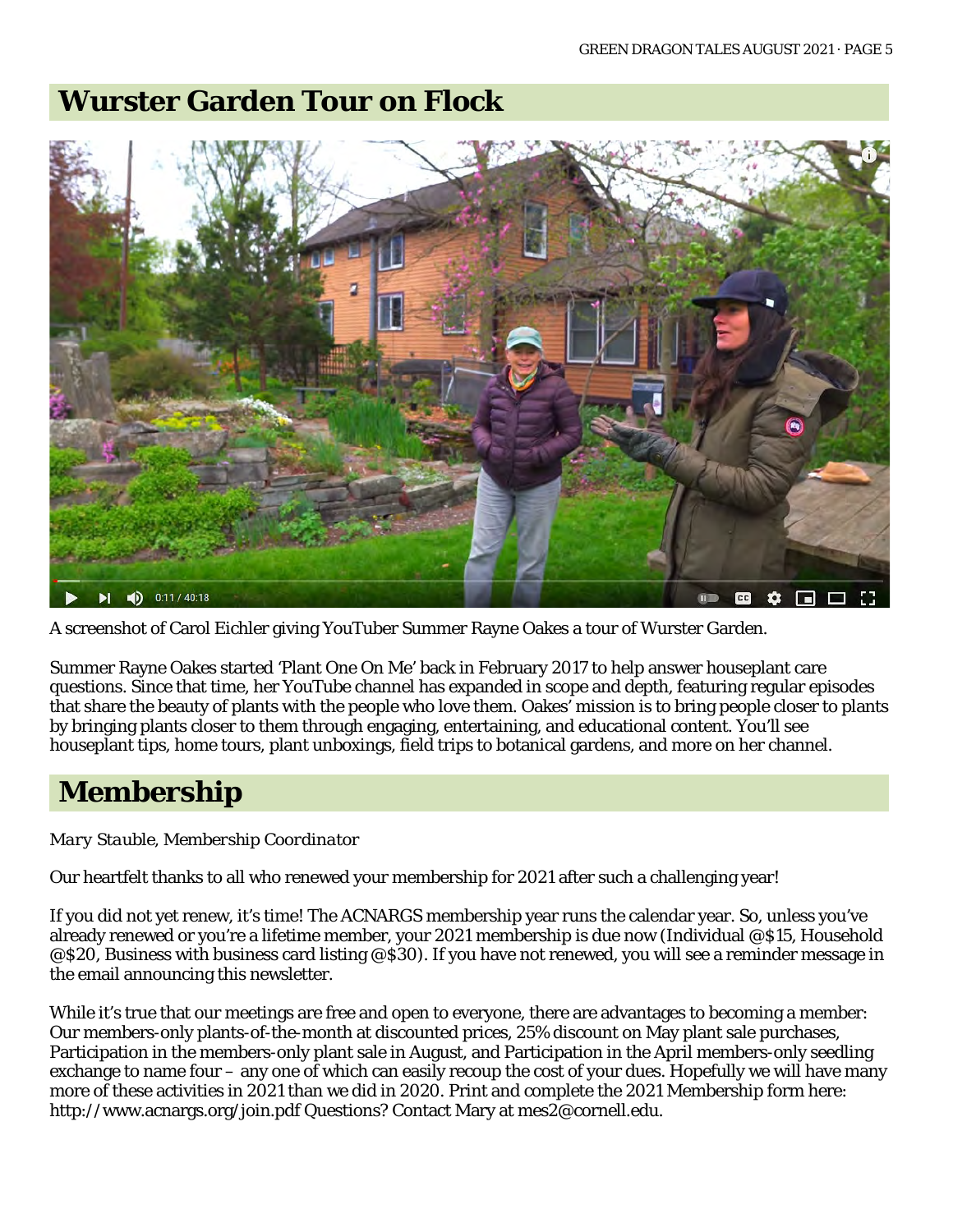## **Report sightings!**

Email a photo to: SpottedLanternfly@agriculture.ny.gov

# nteran

## IN THE FINGER LAKES

## **FOR THE DESTRUCTION OF CROPS & PROPERTY**

## **VIOLATIONS:**

Spotted Lanternfly is an invasive pest with several prior offenses:

- Destroying crop and plant species
- . Vandalizing with black mold
- Threatening food, beer and wine industries

**FINGER LAKES** 

**INSTITUTE** 

y

 $t_V$ ,  $t_{\rm d}$ 

· Sabotaging local economy

 $\begin{array}{ll} \textbf{HOBART AND WILLIAM SMTP} \\ \textbf{COLLEGES} \end{array}$ 





#### **DESCRIPTION:**

Spotted Lanternfly is often misidentified. Here's how to spot it:

- One inch long
- Gray-brown forewings with black spots
- **Bright red underwings**
- Gathers on trees, especially Tree of Heaven



**Department of Environmental Conservation** 



Funding for this material provided via the Environmental Protection Fund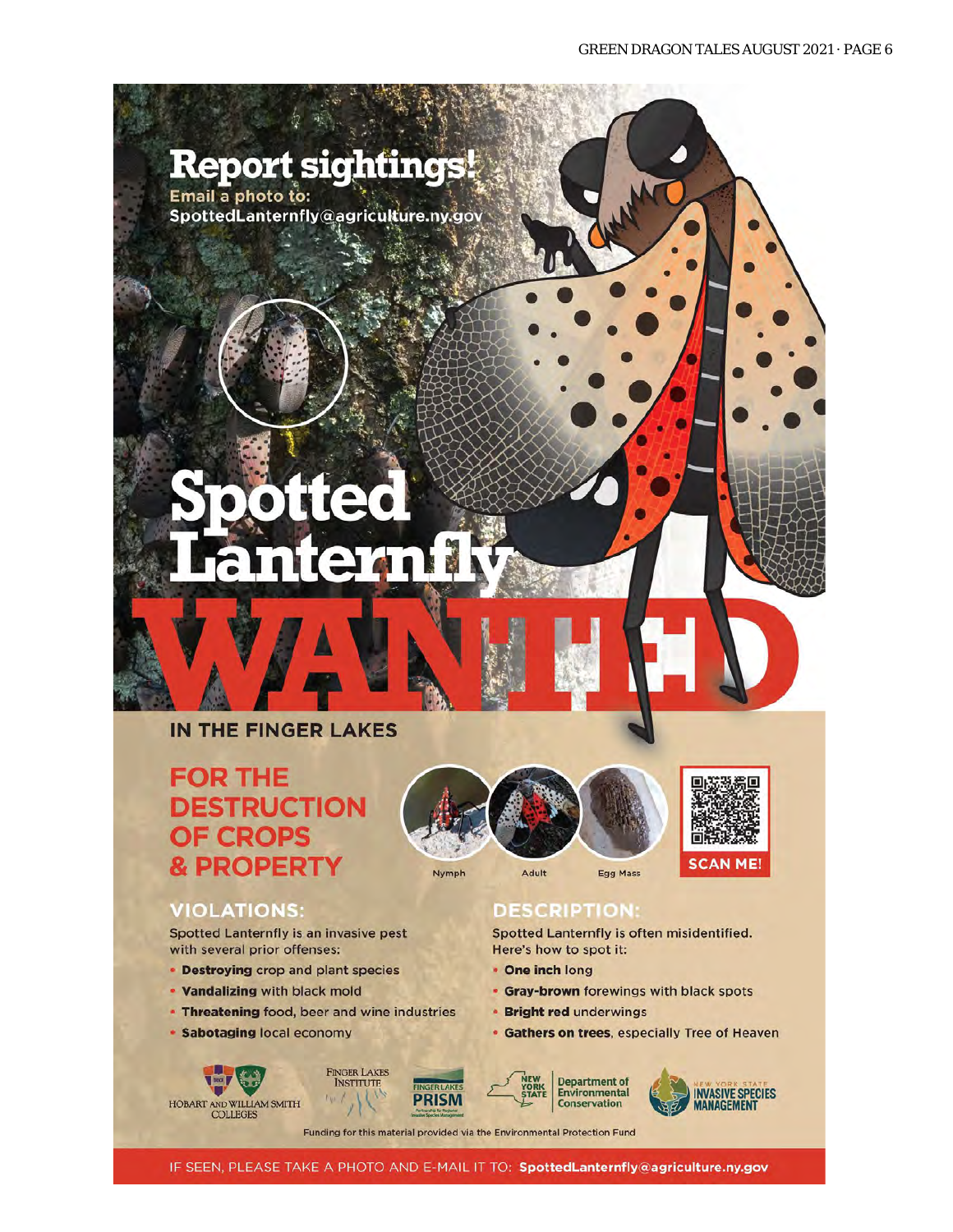## **Upcoming 2021 ACNARGS Programs**

**NOTE:** Due to Covid our meetings will take on a different format. We do plan to hold live meetings via Zoom and are currently in the process of booking speakers, hopefully on our "usual" meeting dates. For those of you unfamiliar with Zoom, we will be sending out information about how to connect and can offer assistance to anyone who requests it. We hope to have our meeting calendar finalized - as much as anyone can plan ahead these days - for publication in our next newsletter.

**August 5-8:** NARGS Annual General Meeting in Durango, CO. Info and registration at NARGS.org

**August 21:** Annual member only plant sale

What's in store for our programs this summer and fall? After our usual summer program meeting hiatus, hopefully we will be able to meet in person. This newsletter is your best source for learning about our 2021 programming.

## **Calendar of Select Events & Programs**

*Practical Earthkeeper*, Home Gardening Program, **[Cornell Cooperative Extension](http://ccetompkins.org/gardening/practical-earthkeeper)**

**[Finger Lakes Native Plant Society](http://ccetompkins.org/gardening/practical-earthkeeper)** monthly meetings

**[Cornell Botanic Gardens](https://cornellbotanicgardens.org/explore/events/)** events

## **[Liberty Hyde Bailey Garden Club](http://www.hort.cornell.edu/LHBGC/)**

To have a garden event in your area listed send all pertinent information to David Mitchell at *[david\\_mitchell\\_14850@yahoo.com](mailto:david_mitchell_14850@yahoo.com)*

## **About ACNARGS**

We are an all-volunteer organization and one of thirty-eight NARGS affiliated chapters active in North America. Our annual Chapter activities include 5 program-speaker meetings, the *Green Dragon* newsletter, web and Facebook pages, garden visits, overnight garden trips, hands-on workshops, two plant sales a year, and frequent plant giveaways. Our meetings are informal, friendly gatherings that provide a wealth of information and offer a source for unusual plants, plus the opportunity to be inspired by other gardeners. The public is always welcome.

Chapter membership starts at \$15 a year based on the calendar year. Membership includes these benefits: newsletter sent to you electronically (or option by mail for an extra fee), opportunity to travel on our planned overnight garden trips, annual membership directory, and plant sale discounts and member only sales, including Plant-of-the-Month sales. Download a membership form at **[www.acnargs.org/join.pdf](http://www.acnargs.org/join.pdf.)**.

## **About NARGS National**

NARGS National is our parent organization: We encourage you to join (online at **www.nargs.org**) for only \$40 a year. Benefits include a seed exchange, a quarterly publication focused on rock gardening, and an online website featuring an archive of past publications, a chat forum and a horticultural encyclopedia. NARGS National also conducts winter study weekends and holds its Annual Meeting in interesting places where attendees have the opportunity to visit gardens and take field trips, often to alpine areas, as well as hear talks by outstanding plants people from around the world. More recently, NARGS is offering botanical tours each year, both within the US and abroad.